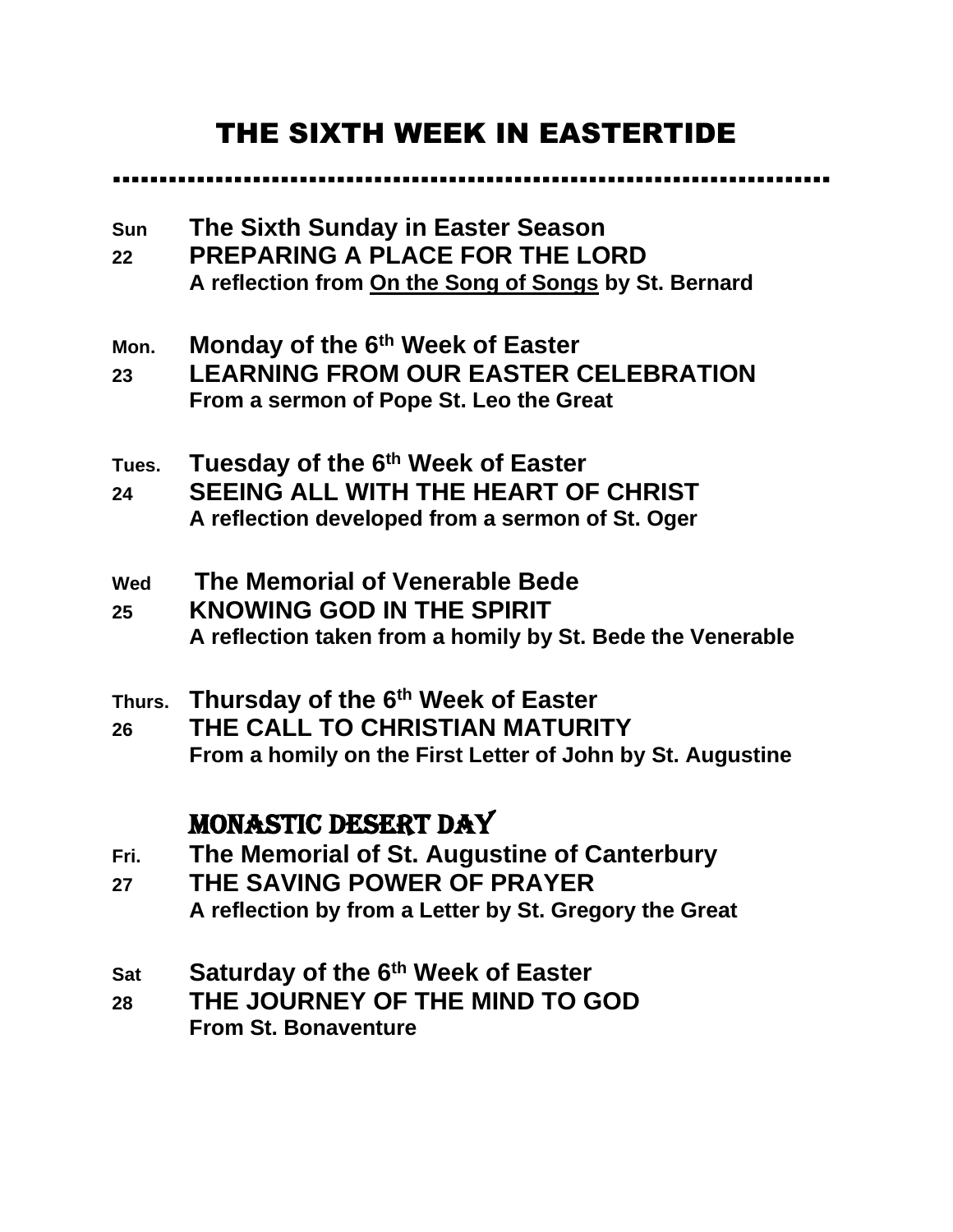## *Sunday* **PREPARING A PLACE FOR THE LORD A reflection from On the Song of Songs by St. Bernard**

"*My Father and I will come, and in the holy place will make our home"*. This means that the Son of God will seek a holy place in your heart. One of the psalms speaks about God in just this way. Listen, "*You make your dwelling in the holy place, you who are Israel's praise*". God dwells in the "heavens", but we know that these heavens are the hearts of his holy ones. Listen to St. Paul, who says this quite clearly: "*Christ lives in our hearts through faith*".

We should not be surprised that the Lord Jesus makes a home in such heavens, and does it with joy, for, unlike the heavens above he didn't bring these into being by a simple word of command but descended into the arena that is our world and laid down his life to redeem us and our hearts. Listen to what he said after the battle was over: "*This is my resting place forever and ever; here I have chosen to dwell"*. Blessed indeed is the person to whom the Lord says, "*Come, my chosen one! I will set up my throne in you*!"

Why, then, are we sorrowful at times? Why are we troubled inwardly? Is it a matter of trying to find a fitting place for the Lord within ourselves? After all, which of us can provide Jesus with a really fitting place—He who is the Lord of Glory? Where is the place that is worthy of his majesty? I would count myself fortunate to be found worthy of worshipping at his footstool and being able to cling to his feet! Maybe I can at least cling to the feet of a saintly person who the Lord has chosen to be his dwelling place!

Yet, the fact is that the Lord only needs to anoint me inwardly with the oil we call his mercy to enable me to cry out: "*I have run the way of your commandments because you have enlarged my heart"*! I may not be about to usher the Lord into a large place in my heart, one wonderfully furnished, and then invite him to refresh himself there together with his disciples. I only hope that I will be able to offer him a place to lay his head!

One has to grow and be enlarged inwardly to become capable of containing God within oneself. The dimensions of a soul, however, are proportioned to its love. This is what St. Paul reminds us of when he calls upon us to "*widen our hearts in love*". The soul is, of course, spiritual and can't be measured in a physical sense. But grace makes possible what nature cannot. We expand spiritually as we make progress toward the perfection of our humanity called "*the full stature of Christ*", as St. Paul notes. That is why we can grow into a temple sacred to the Lord.

Love is the measure of our inward self, of our soul. Souls who love much are large and those that love little are small. The soul that has no love at all is nothing! St. Paul says it: "*Without love I am nothing*!" By Christ's grace, we attain even to the stature, to the wideness and fullness, of the love that sets apart Jesus Christ. Let Christ's grace work this wonder in your heart! Then you will have truly prepared a place for the Lord to dwell.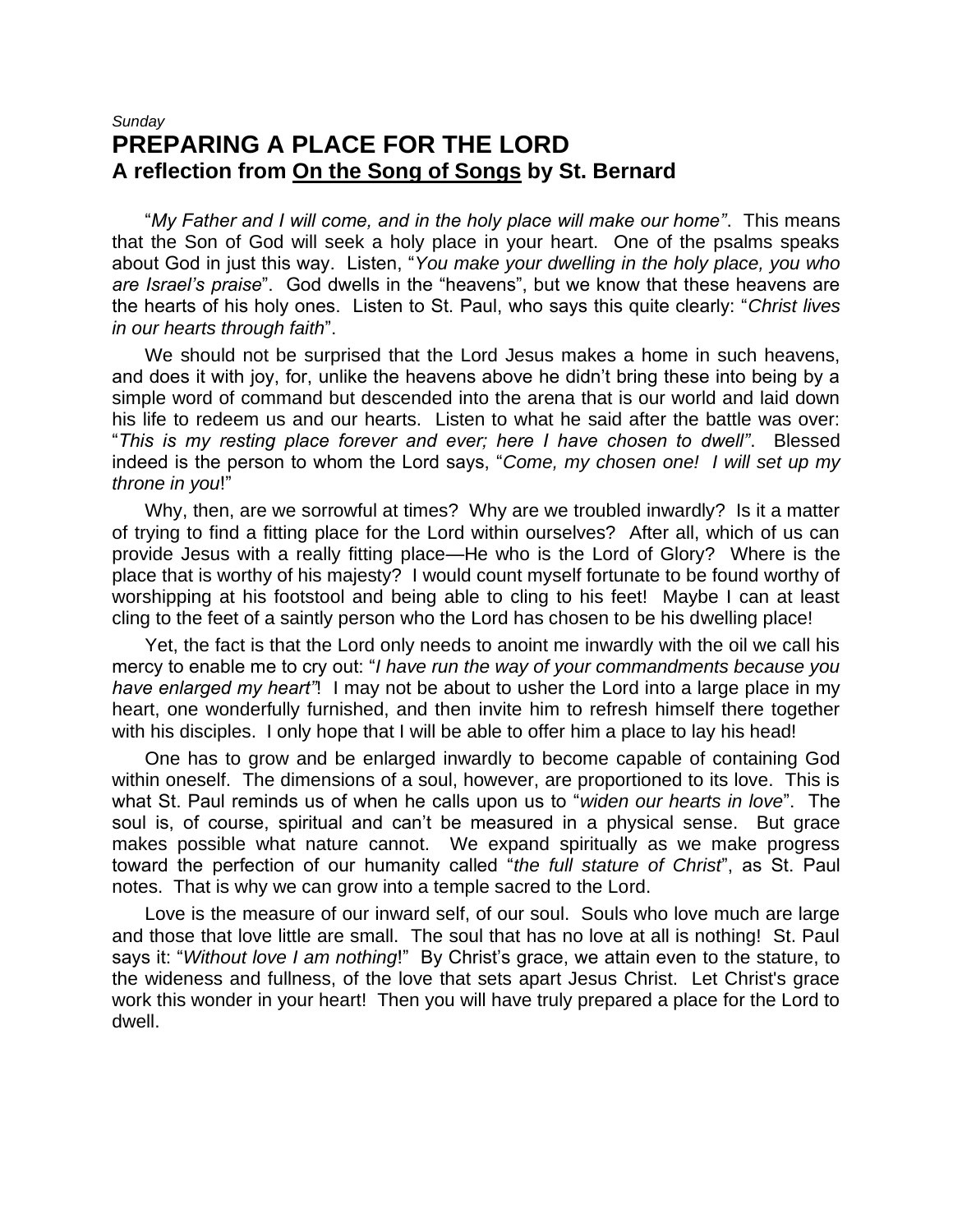#### *Monday* **LEARNING FROM OUR EASTER CELEBRATION From a sermon of Pope St. Leo the Great**

Dearly beloved, these days between the Resurrection of the Lord and his Ascension are not to be passed in idleness. Great mysteries have been confirmed and great truths have been revealed. It was during these days that the fear of death was abolished and immortality was proclaimed, not only for the soul but also for the body. It was during these days that the Holy Spirit was poured into all the apostles through the breath of the Risen Lord. It was during these days that the Lord walked alongside two traveling disciples and, in order to clear away all doubt, challenged their slowness to believe as they trembled in fear even while their hearts were enlightened and felt the flame of faith blaze up within them. Those who had been lukewarm became fervent when the Lord opened the Scriptures to them. The faces of those sitting at table with Him lit up at the moment of the breaking of the bread when their eyes opened to see the glory of their nature made manifest in the Risen Christ.

When we celebrate Easter the resurrection of the Lord is the cause of our joy. So too his Ascension into heaven will give a new reason for that joy. We fittingly remember and venerate these days in which the humility of our nature is raised in Christ above all the angelic orders and the sublimity of all Heaven's powers as our Head shares the throne of God the Father. It is upon these divine works that we are firmly grounded and built up in truth. The grace of God becomes more marvelous when it keeps our faith from doubt, our hope from wavering and our charity from dying away—now that his physical presence is taken from our sight.

This, in effect, is the strength of great spirits and the characteristic light of eminently faithful persons. It consists in unshakably believing what the eyes of the body do not see while setting our desire where sight cannot reach. May all the People of God thus recognize that they are new creatures in Christ. May they be sure to understand who it is who has adopted them and from whom they have received this adoption. May that which has been renewed never return to its past instability, and may those who have put their hands to the plow never abandon the work begun.

So let us look carefully at what each has sown and not set our gaze on what has been left behind. May no one fall back into the vices out of which we all have been raised. But even if we should again give in to the weakness of the flesh, may we desire without delay to repent and be healed. This is the way of salvation; this is the way to imitate the Risen Christ. Even if it should be impossible to avoid falling or tripping on life's icy roads, may the steps of all of us travelers find solid ground. It is written, "Those whose steps are guided by the Lord, whose way God approves, may stumble but they will never fall—for the Lord holds their hand". (Ps37)

Take this to heart so as to sanctify your entire life. Spiritual exercises tend to transform practices into habits, preserve purity, and shatter by ready penance all guilt. Healing old wounds is a long and difficult process, so quickly apply the remedy of love for Christ to every wound. It is through Jesus Christ that we thus attain the resurrection and are called to glory.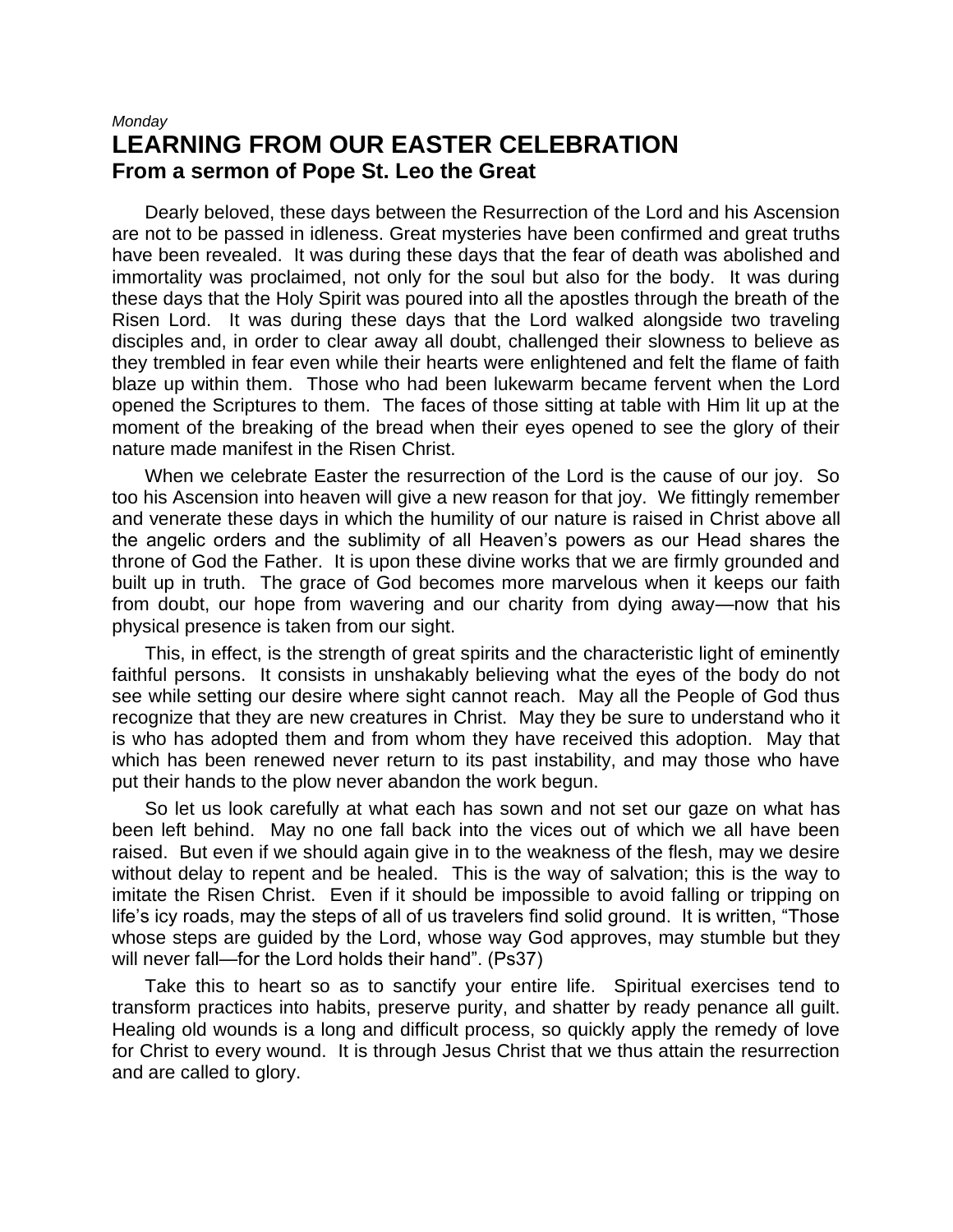## *Tuesday* **SEEING ALL WITH THE HEART OF CHRIST A reflection developed from a sermon of St. Oger**

The Holy Spirit who is called Advocate and Comforter is the counselor of all believers, and the defender and protector of all who hope in God. Without the Spirit, there is neither strength nor holiness. The Spirit becomes the champion, as it were, of all who are destined for eternal glory.

When we speak of the Spirit comforting the afflicted we mean especially those who grieve for their sins and must suffer in consequence of them. They are distressed not only because they have messed up their lives with evil deeds but because they have shunned the love of Christ, the King of Glory. They are heartbroken because through their wrongs they have tried to set at naught, even though without realizing it, what our Savior died to accomplish. They weep over their inability to see the face of Christ who is the source of salvation and the only real hope of life.

The Spirit comforts all such persons. In this present life, the Spirit gives them the consolation of hope as the Spirit will bring them to the blessed eternal joy that is the fulfillment of all hopes. The Spirit of Truth shuns all whose love does not reach beyond themselves. The Spirit's will is that Christ, and Christ alone as God, should be loved for his own sake. Our love for God must be total. God will have no rival but must be the sole object of our love. God has no rival in loving us, any more than he can be rivaled by anyone else's generosity. It is out of that generosity that he rewards with life all those who love Him alone.

Yet God desires to be loved in such a way that we love everything else together with God and love nothing apart from God. As the creator of all, God is the source of all created things. Every created thing that is good is good simply because God made it and made it good. In loving the good in created things, then, one loves their creator. We cannot love them truly if we love them for their own sake because by themselves they have no good to offer us. God gave them existence and goodness.

Anyone who loves gold or silver or material goods and possessions of any kind must love their creator. To love them apart from God is to be a stranger to God's goodness and generosity, and so to theirs. It is the giver of goodness that one must love in all created things—loving them in God. By loving God in this way we love everything else too, even while God is truly and really the sole object of our love.

No one is capable of seeing God, even in created things, if the eye of the soul is diseased. The inward vision has to be purified to perceive spiritual truth. This is what makes us worthy temples of the Holy Spirit. We must do all that we can to become so purified that we can see God in all things, when we have eyes only for God's glorious beauty. That is how Jesus knows all things, and knows God. Jesus knows by loving because his heart sees God everywhere. If we let this be done in us then we dwell with God even as Jesus dwells with the Heavenly Father. Let the Spirit purify your loving so that you can be with God forever in the life that is unending joy and gladness.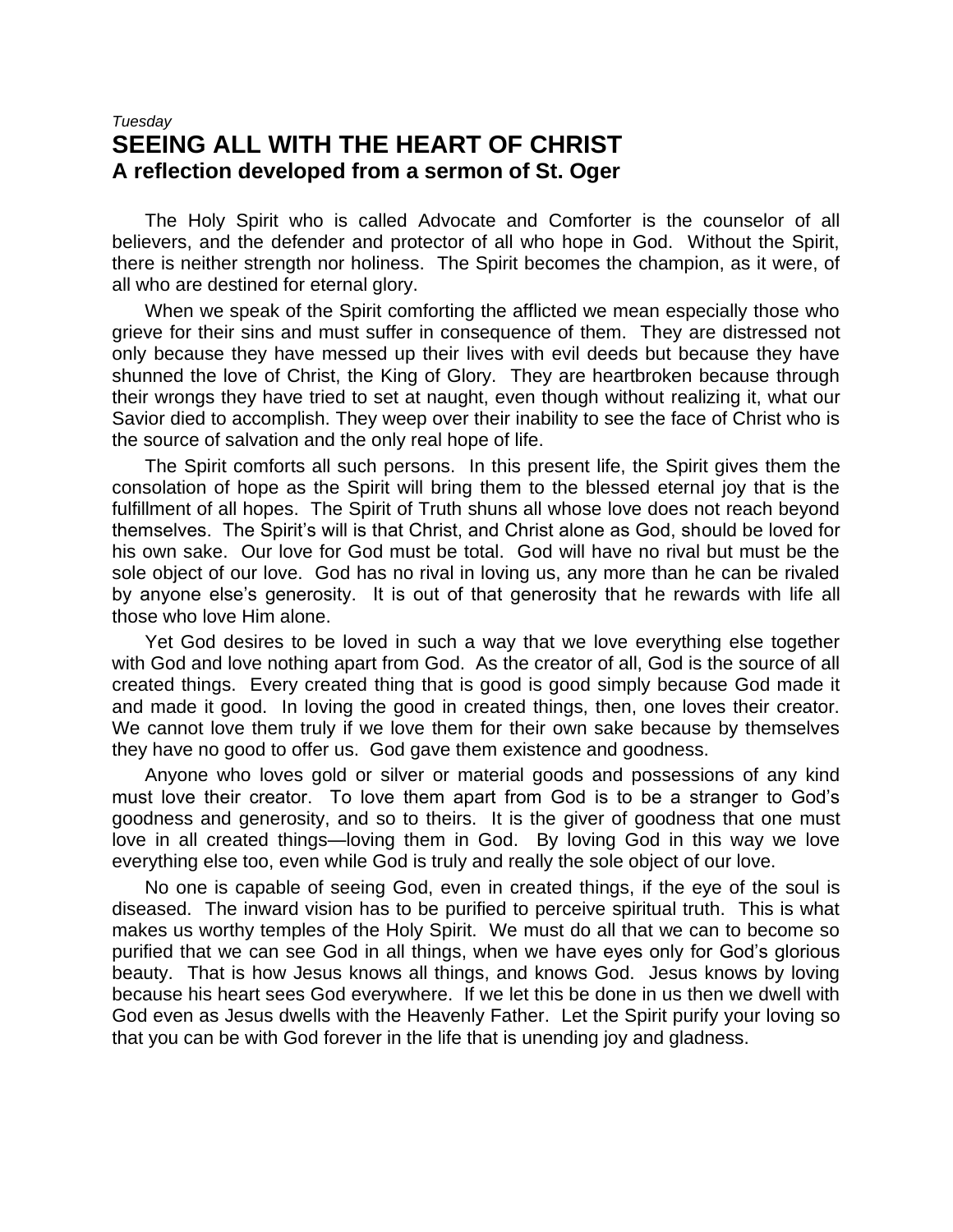#### *Wednesday* **KNOWING GOD IN THE SPIRIT A reflection taken from a homily by St. Bede the Venerable**

The evangelists in the Gospels make clear that all grace and truth come through Jesus Christ. They add: "No one has ever seen God; the Only-Begotten Son who is in the bosom of the Father has told us about God". No greater grace and no higher truth can be given to human beings. This is repeated in many ways. For instance, Jesus declares "Blessed are the pure of heart for they shall see God". But notice how the emphasis varies: "Now this is eternal life, that they recognize you, the one, true God, and Jesus Christ whom you have sent". It seems, however, that seeing God belongs only to the next world since we are also told: "No one has ever seen God" and Moses was told, "no one sees my face and lives". And in the Letter to Timothy, it is said, "no human being has seen or can see" God.

What the patriarchs and prophets saw was a vision or an image and not God directly. The holy ones saw God through a subordinate creature, for instance, through fire or an angel or a cloud or lightning. Those who are still within the weak vessel of human flesh can see God through circumscribed images of created things but are in no way capable of looking at his uncircumscribed radiance as it is in eternity.

Yet the evangelists speak about the longing to come to the vision of the unchangeable and eternal radiance and add, "The only-begotten Son who is in the bosom of the Father, has told us about God". The Lord seems to reinforce this by saying, "no one comes to the Father except through me" and "no one knows the Father except the Son, and the one to whom the Son wishes to reveal Him". By the guidance of the Son, we are to know God. And the key to this is the Spirit, the gift of the Father to the Son and of the Father and Son to us.

By imbuing us with the sacraments of his incarnation and sanctifying us by the charismatic gifts of the Spirit, he makes us capable of coming to what we so long for. So, we hear how the faithful are to hasten to contemplation and by what actions they are to come to God. It isn't only that the Son will declare God, or manifest to human beings the glory of the Holy and indivisible Trinity after the resurrection. Notice what Jesus says, "One who loves me is loved by the Father and I will love him and manifest myself to him". Remember that he has said, "One who sees me sees the Father". This is because the Son is in the Father and the Father is in the Son and because to "see" God is to share God's life. God is love and to share God's life is to share God's love as shown us through the Son. You have received the Spirit who is God and is God's love. So, you have God and God's love living in you. The more completely, then, that we love as Jesus loves, the more completely, we know God. This is the way we begin to "see" God even now. The complete fullness of this knowledge comes only in God's Kingdom but even now we begin to know. Know by loving and know that loving is knowledge of God.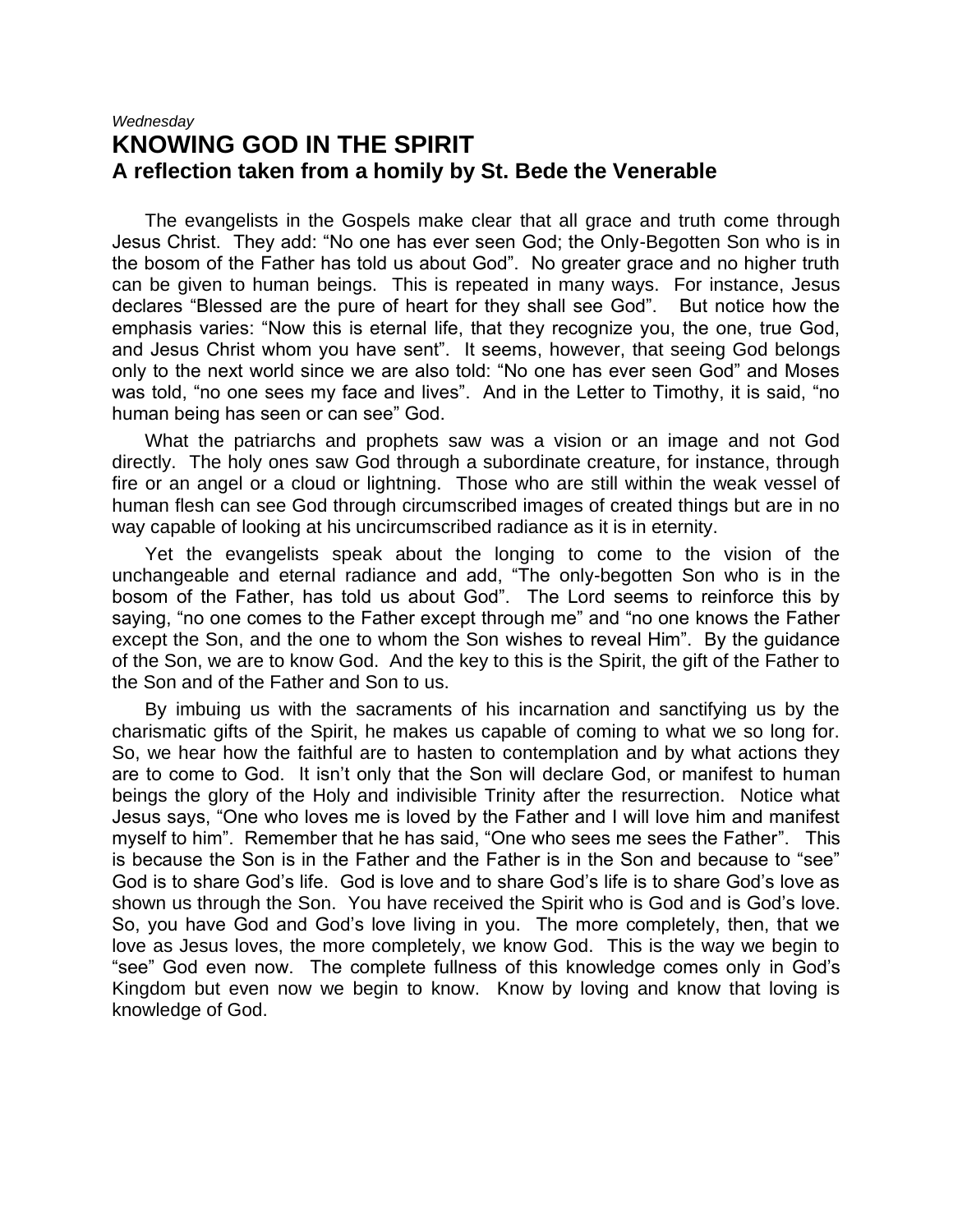#### *Thursday* **LEADING OTHERS TO CHRIST A reflection taken from talks by St. Pope John XXIII**

The Gospel of St. Luke presents us with a picture of Mary hurrying to bring help to Elizabeth. But she not only brings human help, she also brings the salvation that is Christ. This is a sign and symbol of what we are all called to do.

There are many apostolates to which God calls us. There is an apostolate of learning, because faith comes from hearing and so we must always keep our ears open to God's voice, even as the ears of Elizabeth and her unborn son, John, were open to the words God spoke through Mary. There is an apostolate of teaching, by which the words received in truly open ears and hearts are shared with others, even as was the case with Mary's. She didn't intend to teach when she uttered her Magnificat but she did. Then there is the apostolate of dying which is that of helping one another surrender oneself completely into God's loving hands. Mary learned this by sharing in the dying of Jesus, her son and her savior. These are all apostolates to which we too are called.

Mary is at the heart of the Christian revelation as she is at the heart of all Christian living, precisely because she went wherever God directed her to go. That is what brought her to Elizabeth; an archangel, a most special messenger of God, told her of Elizabeth's need for help in responding to the gift of God given to and through her.

God reveals to us the needs of others and it is up to us to respond. Why would God's providence reveal such needs except to call us to reach out as Mary did to Elizabeth? This is truly one of the loftiest aims of human life, and a most meritorious answer to the call to the Lord's service.

Motives for melancholy, however, are never in short supply. They have never been lacking in the history of the world! A wise Christian must do whatever is possible to free oneself and others from such sad thoughts. Mary provides a wonderful example and source of consolation and strength.

Jesus never preached a greater sermon than from the cross when he gave himself completely into the hands of his Father. Who was there to hear those words and absorb them completely? All the world knows the story of the Lord's last testament when he left his own mother to the world as a universal mother. She was to witness to all the total giving of all that is precious and wonderful to us into the hands of our God! She witnessed it and she made it her own gift of self. She is to help us all learn to make that gift.

God calls us to work to perfect our own spiritual lives and we have Mary to imitate. We must be constant in our search for what is best and in making our conduct ever a better and better instrument of God's grace for others. We must cherish in our hearts great confidence, perhaps like that which the child Jesus showed to his mother as she taught him to pray and to love God's Holy Word and will. We seek to embody and even to hasten the triumph of the charity of Christ.

How can this fail to encourage mutual love and concern? We are to learn to feel impelled by all that unites people and prepares for the Lord's coming to redeem and unite the entire world. Mary can only lead us to Christ and Christ leads all to God. We are sent to help this happen.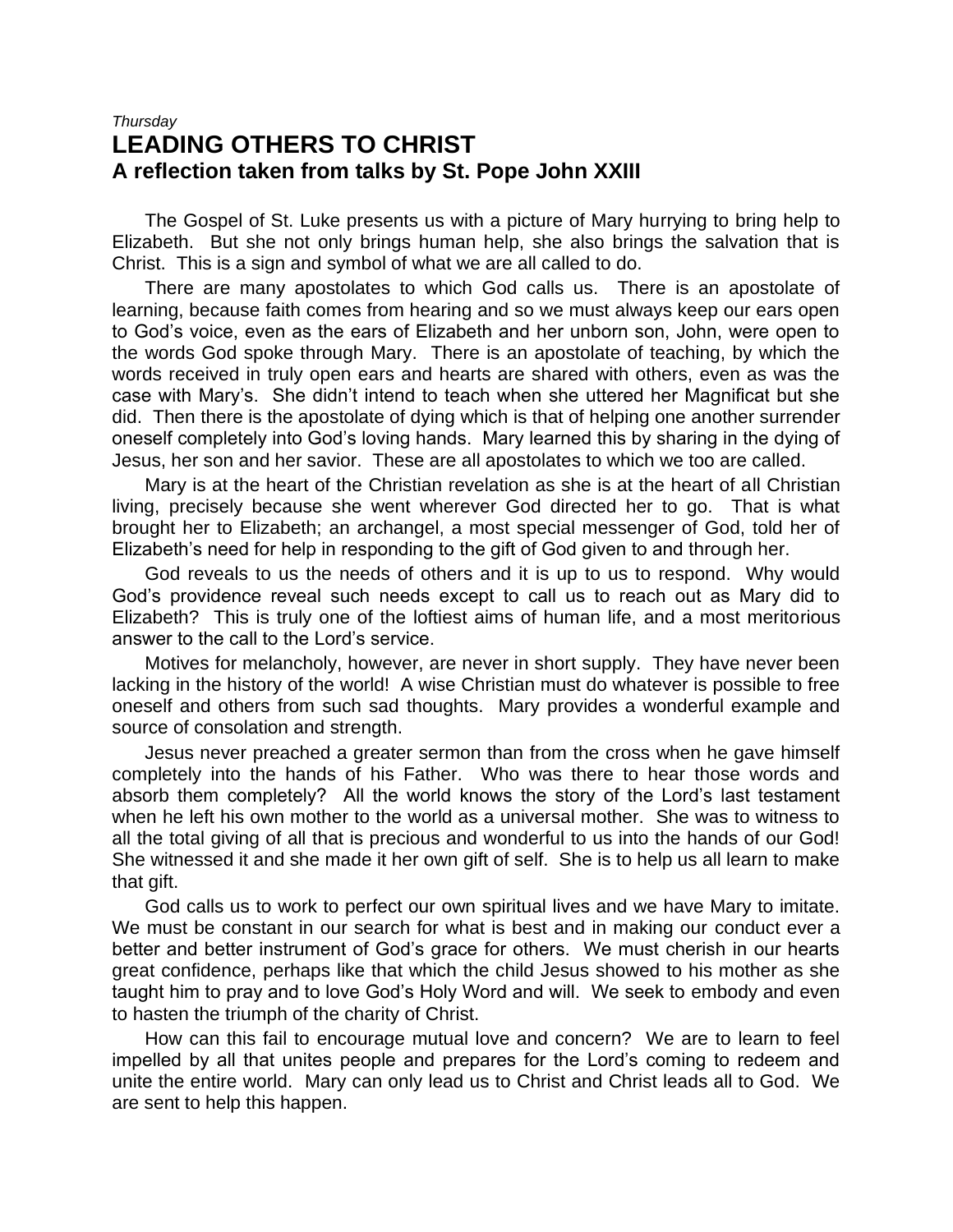## *Friday* **WORSHIPING AS A CHRISTIAN From In Defense of the Christians, by St. Justin Martyr**

We hold a common assembly on Sunday because it is the first day of the week. It is the day on which God put darkness and chaos to flight and created the world. It is also the day our Savior, Jesus Christ, rose from the dead. He was crucified on Friday and on Sunday appeared alive to his apostles and disciples. He taught them the things that we are passing on for your consideration.

None may share the Eucharist with us unless they believe that what we teach is true, unless they are washed in the regenerating waters of baptism, and unless they live in accordance with the principles given us by Christ. We don't consume the bread and wine of the Eucharist as ordinary food and drink, for we have been taught that as Jesus Christ our Savior became human by the Word of God so this food that our flesh and blood assimilate makes us become the flesh and blood of the incarnate Jesus.

The apostles in their recollections, called gospels, handed down to us what Jesus commanded them to do. They tell us that he took bread, gave thanks, and said: Do this in memory of me; this is my body. In the same way, he took the cup, gave thanks, and said: This is my blood. Ever since that time, we have constantly reminded one another of these matters. The rich among us help the poor and we are always united. For all that we receive, we praise the Creator of the universe through his Son, Jesus Christ, and through the Holy Spirit.

In our Sunday assembly the recollections of the apostles, or the writings of the prophets, are read as long as time permits. When the reader has finished, the president of the assembly speaks to us, urging everyone to imitate the examples of virtue we have heard about in the readings. Then we all rise together and pray.

At the conclusion of our prayer, bread and wine and water are brought forward. The president offers prayers and gives thanks to the best of his ability, and the people give their assent by saying, "Amen"! The Eucharistic bread and wine are distributed, and everyone present communicates. The deacons take it to those who are absent.

The wealthy, if they wish, may make a contribution. They themselves decide the amount. The collection is placed in the custody of the president, who uses it to help the orphans and widows and all who for any reason are in distress. This may be because they are sick, in prison, or away from home. In a word, he takes care of all who are in need through the sharing of those who have enough.